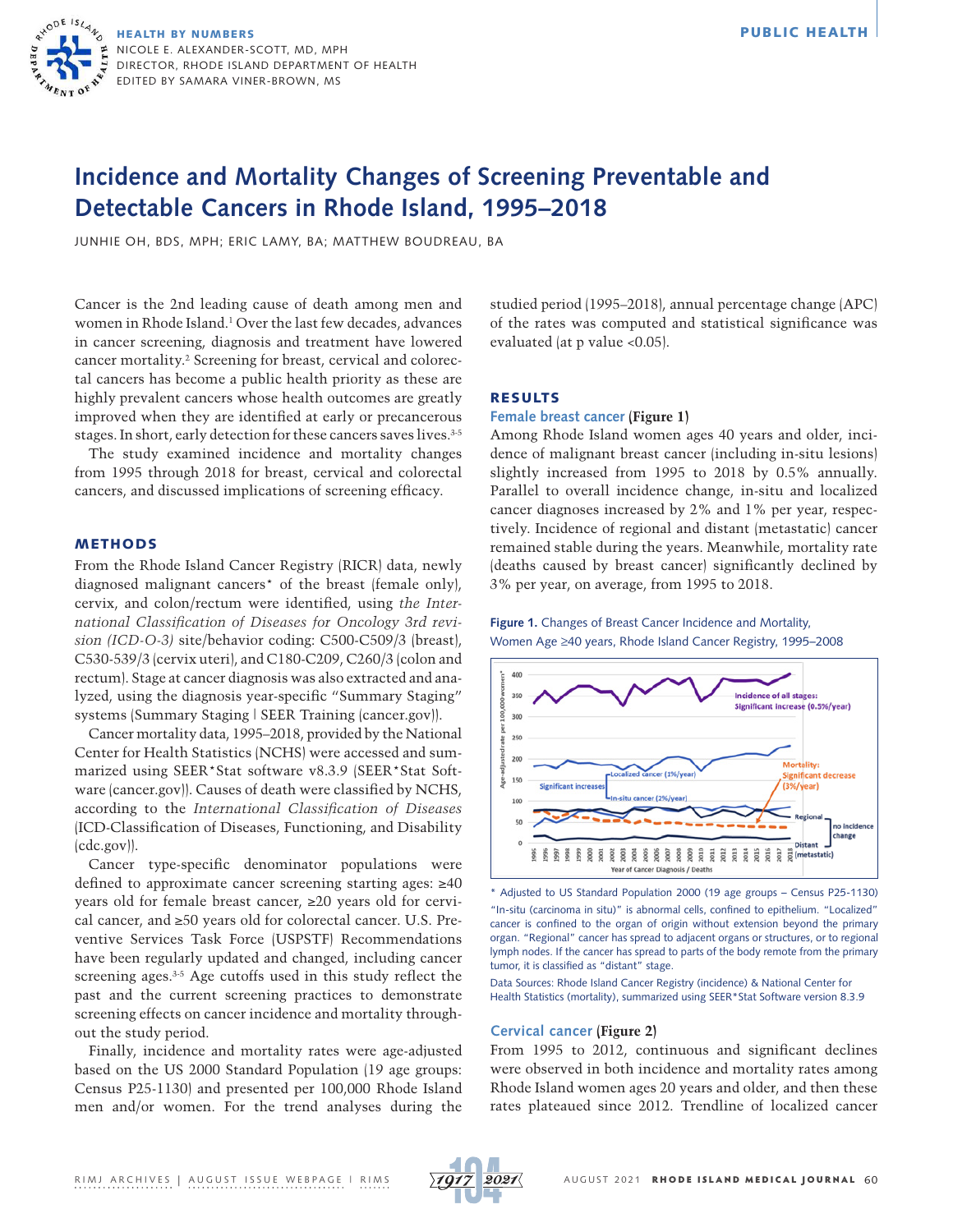**Figure 2.** Changes of Cervical Cancer Incidence and Mortality, Women Age ≥20 years, Rhode Island Cancer Registry, 1995–2008



\* Adjusted to US Standard Population 2000 (19 age groups – Census P25-1130)

"Localized" cancer is confined to the organ of origin without extension beyond the primary organ. "Regional" cancer has spread to adjacent organs or structures, or to regional lymph nodes. If the cancer has spread to parts of the body remote from the primary tumor, it is classified as "distant" stage. "In-situ" lesions of the cervix were not collected by central cancer registry from 1996-2017, according to the Rhode Island State Regulation for the Cancer Registry.

Data Sources: Rhode Island Cancer Registry (incidence) & National Center for Health Statistics (mortality), summarized using SEER\*Stat Software version 8.3.9

diagnoses was shown parallel with that of overall incidence; meanwhile, cancer diagnoses diagnosed at more advanced stages (regional and distant) did not show a significant change during the period.

## **Colorectal cancer (Figure 3)**

Since 1995, newly diagnosed colorectal cancers steadily declined among Rhode Island men and women ages 50 and older. This decrease over the past 24 years was remarkable, and cancer rates in recent years were half of what they were in the late 1990s. Cancer diagnoses at all stages, and colorectal cancer deaths significantly decreased over the past decades.

Figure 3. Changes of Colorectal Cancer Incidence and Mortality, Men and Women Age ≥50 years, Rhode Island Cancer Registry, 1995–2018



\* Adjusted to US Standard Population 2000 (19 age groups – Census P25-1130) "In-situ (carcinoma in situ)" is abnormal cells, confined to epithelium. "Localized" cancer is confined to the organ of origin without extension beyond the primary organ. "Regional" cancer has spread to adjacent organs or structures, or to regional lymph nodes. If the cancer has spread to parts of the body remote from the primary tumor, it is classified as "distant" stage.

Data Sources: Rhode Island Cancer Registry (incidence) & National Center for Health Statistics (mortality), summarized using SEER\*Stat Software version 8.3.9

# **DISCUSSION**

Population-level (statewide) cancer incidence and mortality reports may conceal crucial heterogeneity in the risk of cancer development and death by age at cancer diagnosis, latency period, tumor characteristics, treatment, underlying predisposing conditions, and other clinical and individual factors. Despite these limitations, cancer statistics derived from cancer registry and vital records (death certificates) provide valuable measures to assess screening efficacy in decreasing the screening detectable and preventable cancer burden and mortality.6,7 Mortality rates, in particular, can be a better indicator in evaluating screening outcomes than incidence, because they are less affected by biases resulting from changes in detection technologies and frequencies.<sup>8</sup>

Observing changes of cancer incidence for early-detected and advanced cancers associated with cancer screening implementations, increases in early-stage disease and decreases in late-stage tumors are not always seen. For instance, among breast cancer screening eligible women in Rhode Island, rising incidence and falling mortality imply a mixed effect on screening: true increases of the disease and overdiagnosis by screening.9 From 1995–2018, increasing breast cancer rates were mainly driven by increasing diagnoses in in-situ and localized cancers. Stabilized rates of advanced cancer diagnoses and fewer cancer deaths are combined effects of effective cancer screening and treatment.<sup>9,10</sup>

Reductions in cervical cancer diagnoses at localized cancer and mortality can be attributed to the effective screening (Papanicolaou testing) and successful treatment of precancerous lesions.4 However, stagnant improvement both in cancer prevention and deaths may reflect an increasing proportion of adenocarcinoma which is often undetected by conventional cytology and increasing prevalence of underlying HPV infections.11,12 These new trends underscore the importance of HPV vaccination uptake and HPV DNA co-testing (preferred screening method for women aged 30 to 65 years by current guideline).4

Colorectal cancer rates have steadily decreased among Rhode Islanders for the last two decades. This reduction can be attributed to increases in screening among at-risk populations.10 Screening for colorectal cancer can identify the presence of precancerous and cancerous cell growths, thereby preventing the cancer development and improving colorectal cancer treatment outcomes.3 Nationwide, colorectal cancer is rising among younger adults leading the USPSTF to recommend average-risk individuals to initiate screening at age 45 instead of 50.3,13 Studies suggest that modern dietary habits and obesity may correlate with colorectal cancer rate increases in younger generations, but further research is needed.13 This increase in colorectal cancer incidence among younger populations has yet to be observed in Rhode Island.

*\*RICR collects, processes and reports on primary cancers only. Recurrent or metastatic cancers are not reportable to RICR, according to the Rhode Island State Regulation for the Cancer Registry.*